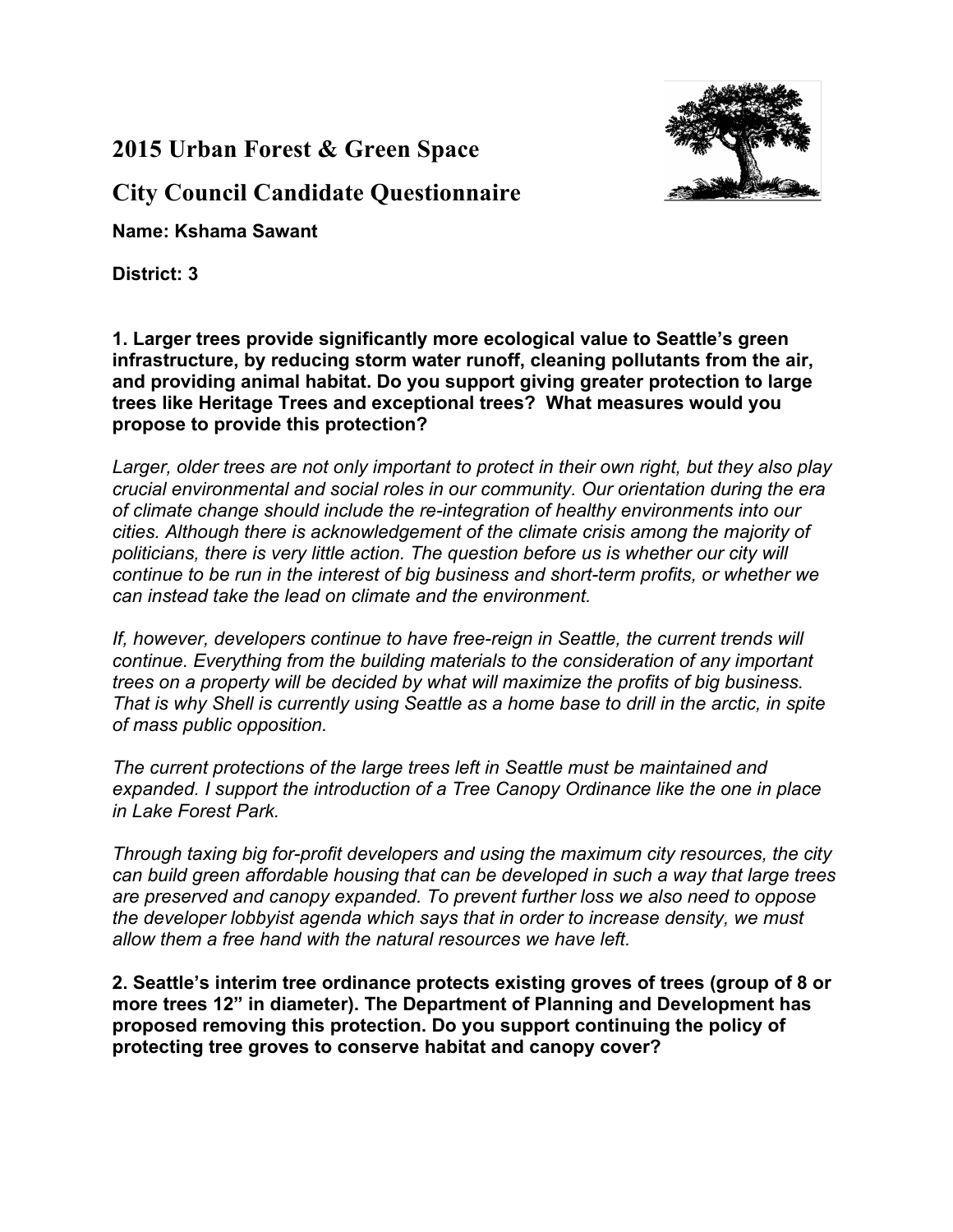*Absolutely. I support preserving and expanding the groves that we are have been able to protect in Seattle. We must also increase tree canopy. This hot year reminded everyone of the crucial importance of trees in our city. We need to reverse the trend of tree destruction.* 

*Canopy cover serves as an urban carbon sink for greenhouse gases and lowers temperatures in the summer by 6-8 degrees. It encourages walking and community engagement by making streets more welcoming for pedestrian use, play, shopping, talking, jogging, and socializing with neighbors.* 

3. **Deferred maintenance results in the costly loss and replacement of trees and landscapes. Do you support funding for the maintenance of public greenspaces, including increased funding for the Green Seattle Partnership so that the goals to restore our parklands, greenbelts, and critical areas can be met?**

*When the federal government came to a stand-still in 2013, the national parks suffered greatly. In our time of budget cuts to fuel corporate tax handouts, public resources have been gutted. We have a decaying infrastructure, schools so poorly funded it is in violation of our state's constitution, and parks and greenspaces are neglected. These spaces have been shown to be critical for mental and social health in multiple ways (http://www.theatlantic.com/health/archive/2013/03/how-nature-resetsour-minds-and-bodies/274455/). In practice, these cuts to park maintenance disproportionately hurt the working people of Seattle. In addition to public health, greenspaces help with air and water quality. The cuts and neglect are mostly in lower income neighborhoods where the communities depend especially on publicly managed greenspaces. These cuts are a social justice issue and need to be reversed. We need full funding for our public greenspaces including important programs like the Green Seattle Partnership.*

*Maintenance for parks can also provide many good paying jobs in a time when we have rising inequality. That's why, by joining with residents and activists last fall, I sponsored an amendment to the budget to fast-track city employees to \$15/hour. Many of the employees who were being paid less than \$15/hour by the city worked in the Parks department. The maintenance of our parks and greenspaces is an important service that should come with living wages.* 

**4. Seattle currently has a 23 percent tree canopy cover. Seattle's Urban Forest Stewardship Plan targets a 30 percent canopy cover goal by 2037. To help reach this goal, do you support strengthening tree protection by requiring permits to remove trees on private property?**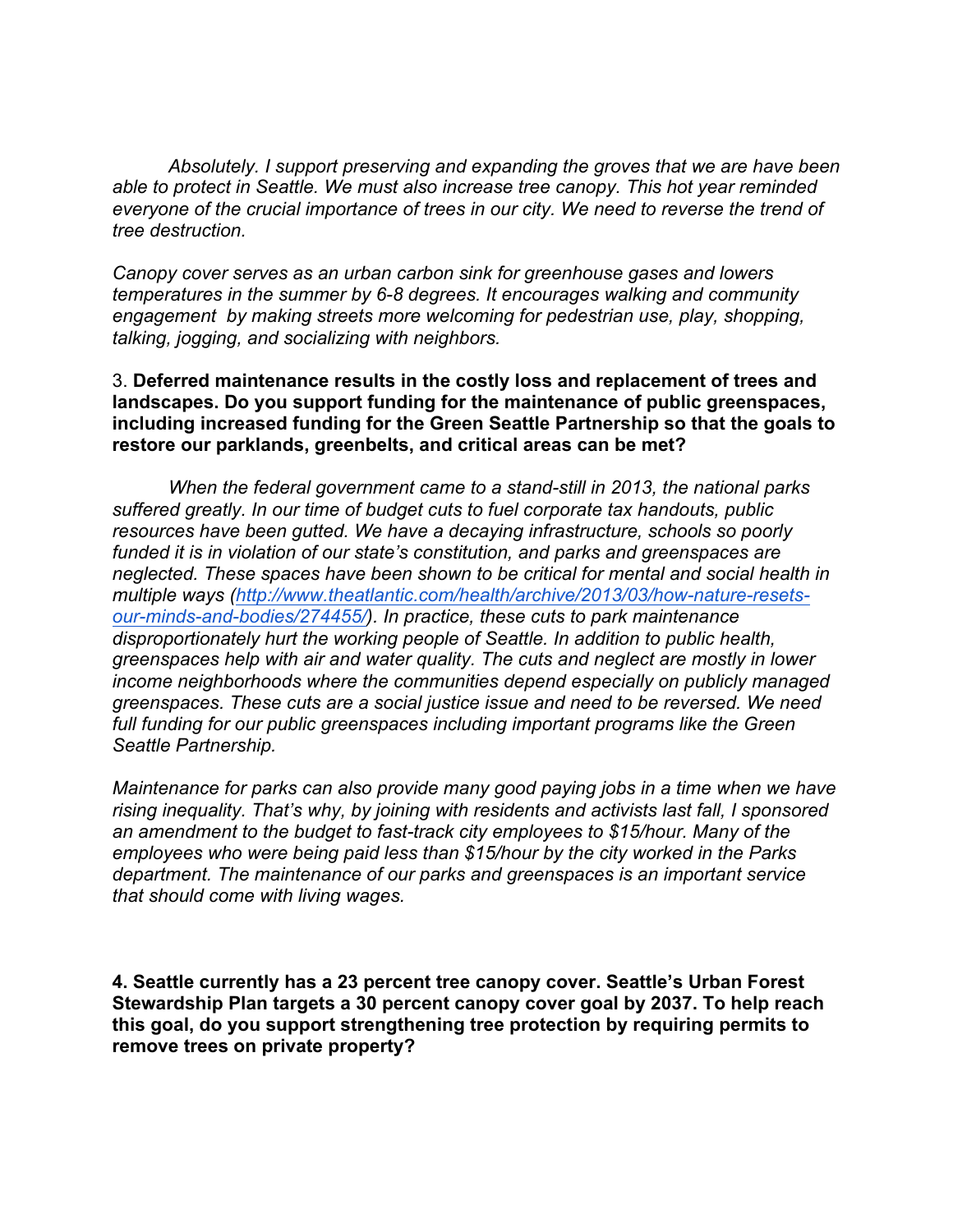*Yes. I believe that there must be bold measures taken to ensure that we can reach and exceed our goal for canopy cover. There are many ways that this can be achieved. I would like to see regulations that deter unnecessary tree-cutting and incentivize private owners to plant more trees to contribute to the cover. What I would not support is a permit-process that is expensive for working class people but would allow big property management companies to simply pay a little more to cut down their trees on a whim, while individual homeowners face costly obstacles to remove precarious trees that pose a danger to themselves or others. We must meet and exceed these important goals of canopy cover and re-planting, but must be crafted in such a way not to contribute to the rising inequality that is blighting Seattle.*

**5. Seattle is one of the very few urban environments that still boasts an extensive, diverse, and impactful urban fruit tree canopy. Over the last six years, over 80,000 pounds of fruit has been gleaned from public and private property, and donated into the emergency food system. Do you support funding to continue the maintenance of fruit trees on public land and gleaning of fruit from private property for food banks?**

*I am strongly in favor of promoting and expanding urban edible landscape in Seattle. The emergency food system is a lifeline for many in Seattle. We need to be investing in every measure like this which can help alleviate poverty and homelessness, while simultaneously taking bold steps to provide food and shelter for all in Seattle.* 

*Imagine what would be possible if we pursued an urban fruit tree canopy as a city-wide public works project. We could dwarf the current 80,000 lbs of fruit, and set an example for what a 21st century city should look like. This would require a progressive tax structure, and first and foremost the political will to tax the rich and big business. That's why I take no corporate cash and accept campaign donations only from ordinary people and progressive community organizations.* 

**6. Seattle is one of the fastest growing cities in the United States. Over the last two years, there has been a 25 percent increase in apartment building, which often involves the destruction of single-family homes that provide open space and trees. In 2014, Seattle reports that it has 5,546 acres of designed parkland plus natural areas. The Trust for Public Lands 2014 report places Seattle's ranking among the 200 largest U.S. cities as 188th -- that's 12th from the bottom. What do you propose to stop this loss of open space, and to increase open space in the city?**

*To reverse the loss of open space from increased density, we need preservation and a major expansion of public park space. We also need strong regulations to protect and expand open space and tree canopy for new construction projects. Tree Canopy ordinances like the one in place in Lake Forest Park can play an important role in*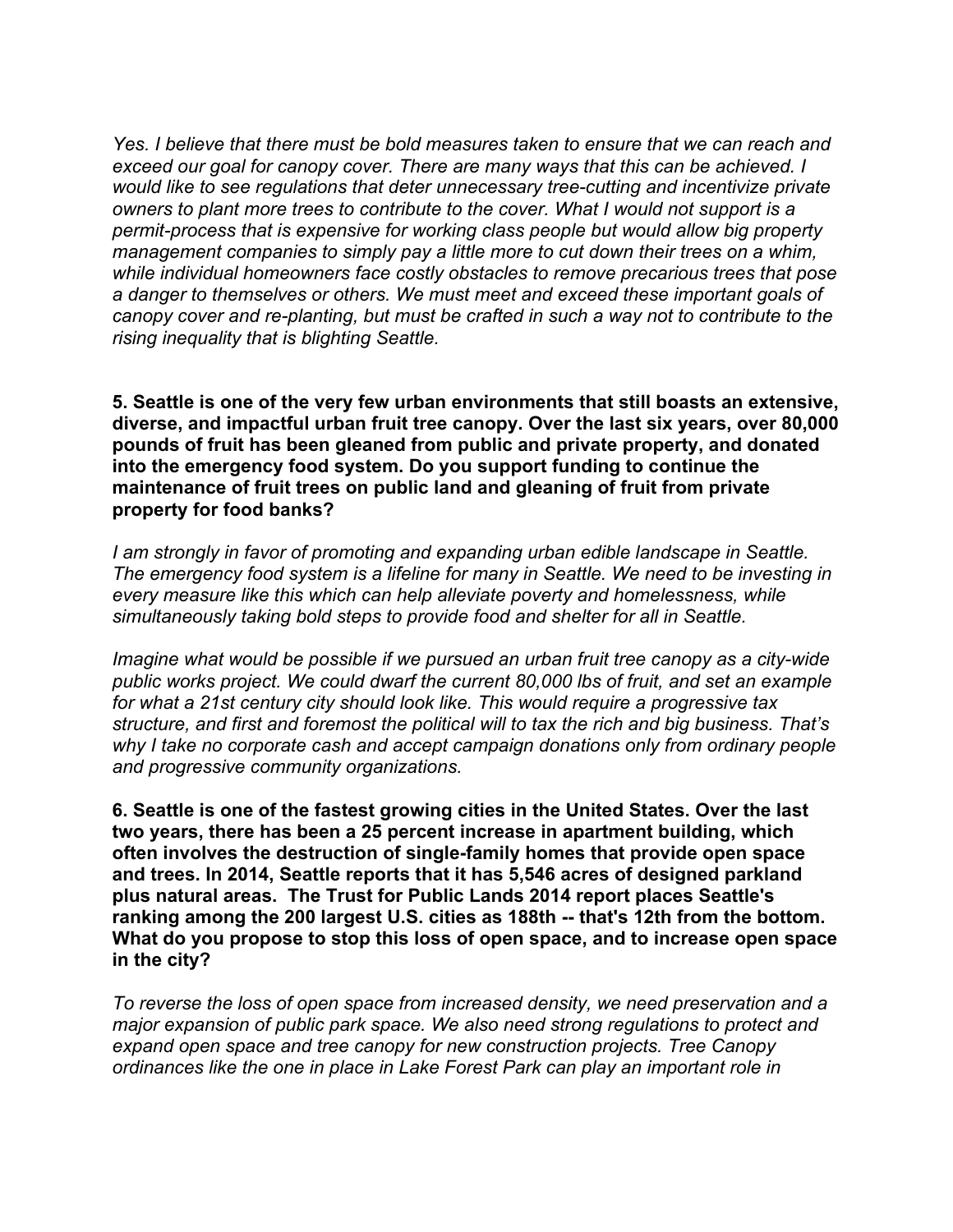*reversing this trend in loss of tree cover and ensuring new projects include trees and open space for them. A major expansion of public parks will require the political will to fight to tax the rich and big business. I will continue to advocate for a millionaire's tax, a corporate head tax, a commercial parking tax, and every other available avenue to address our regressive tax system and underfunding of public services.*

## **7. The Seattle 2035 Comprehensive Plan calls for the addition of 1400 acres of open space by 2035 to accommodate population growth. What is your opinion of this goal? What ideas do you have to achieve this goal? Do you support this goal and saving current surplus city properties to help meet this goal?**

*Absolutely. At the same time, while meeting the goal of a major increase in public park space, we also need a major increase in affordable housing. I support a major expansion of public parks including using surplus city properties, but some city properties must also be used for affordable, high-quality, city-owned housing.* 

*In order to meet our goals, we must act intentionally as our city continues to be reshaped. Now more than ever we must have public access to the resources needed to take up the opportunities that are in front of us as a city. To do this we must overcome our backwards tax system where the working poor pay the highest tax rates and the millionaires pay the least, so that we can expand open space through new public parks. This is one of the principal tasks in front of us as a city, and the movement for a \$15 an hour minimum wage shows the power that working and middle-class people have to make change happen quickly when we take action together.* 

**8. Currently, the Department of Planning and Development is responsible for drafting the urban forest ordinance. Do you support the Mayor and City Council appointing a citizens committee to prepare a draft urban forest ordinance instead, such as the Parks Legacy Committee and Parks and Green Spaces Citizens' Advisory Committee?**

*I* support the creation of a citizens' committee for this purpose. However, such a *committee must be based on ordinary working and middle class people, of renters and homeowners, not made up of developers and business interests.*

## **9. The Department of Planning and Development is proposing to reduce the current long-term tree canopy aspirational goal in the Seattle Comprehensive Plan from 40 percent to 30 percent. Do you support maintaining the 40 percent long-term goal in the Seattle 2035 Comprehensive Plan?**

*I support the goal of 40% tree canopy coverage. The effects of climate change are being felt more and more, and will have many disastrous effects. This year, we have faced record heat. Without adequate coverage, those who commute by public transit,*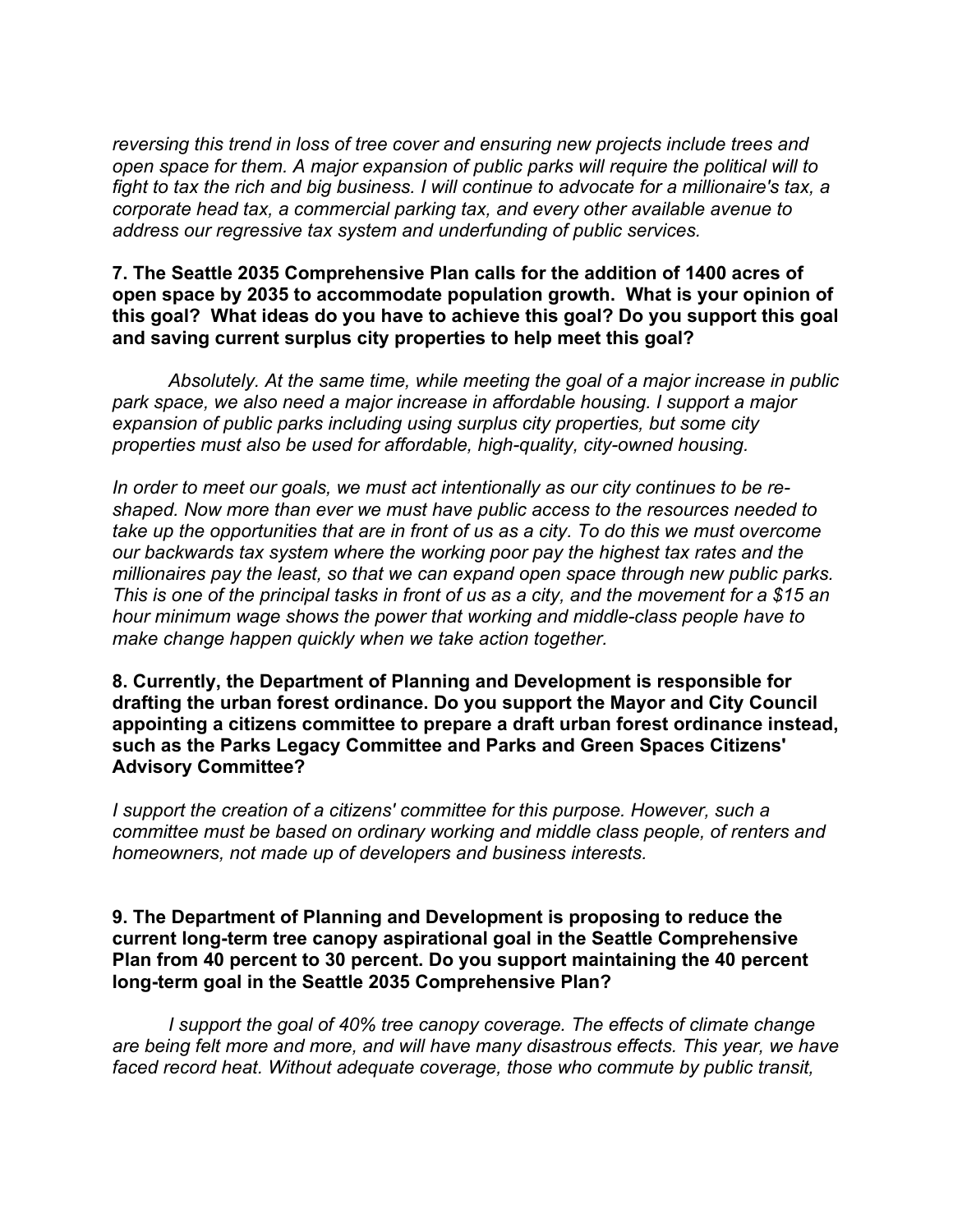*foot or biking are disproportionately affected and many will turn toward air-conditioned driving instead. This worsens air quality instead of improving it as tree coverage would. This is the opposite of what is needed, and shows the downward spiral we could face. There will be many more negative effects, both social and environmental, if we do not make bold progress toward increasing tree canopy. A booming city like Seattle with a population committed to environmental stewardship should be leading the country by setting strong goals and exceeding them.* 

*Low tree coverage affects us all with a "city desert" effect and a lack of the other benefits more tree cover gives. It also disproportionately affects lower income residents, and more working class areas of the city currently have far less tree cover. In order to make Seattle hospitable for everyone, we must be stepping up instead of backing down. To achieve these goals, however, will require a progressive tax structure to replace this upside down one we're stuck with where those with the least pay the most.*

**10. Trees and open space offer a number of community benefits: increased housing values; decreased rates of crime; offering protection against climate change; filtering stormwater run-off; and quality of life for communities. Share with us your favorite tree or memory of an open space and why you support continued investment in these community resources.**

*Washington Park Arboretum is my favorite place in Seattle. I have many fond memories there, including it being the location where my fiancée proposed to me.*

*But a major expansion of public parks and open spaces like the Arboretum, is about more than just personal memories and connections. It is absolutely vital to the health of our community and quality of life. Seattle is full of people who love public parks, nature and open spaces. Our city policies should reflect that love and desire for environmental stewardship, not the agenda of mega-profits for private developers.*

## **Please add any clarifications or comments you would like to convey to us regarding the questions above, or on protecting trees and the urban forest and open space in general.**

*There is much that needs to be done in order to make Seattle an environmentally healthy city with the urban forests and open spaces we need. Like so many other issues, we are prevented from acting on the boldest measures by a state tax system that has been labeled the most regressive of any state in the country by the ITEP "Who Pays?" report (http://www.itep.org/whopays/). In my one and a half years in office, I have tried at every turn to make funding more progressive so that we can boldly expand public parks and other essential public services. Our public funds are drying up at the same time that the number of millionaires in Seattle is going up dramatically. If we are to take the bold actions that the crisis of climate change demands, we need to raise*